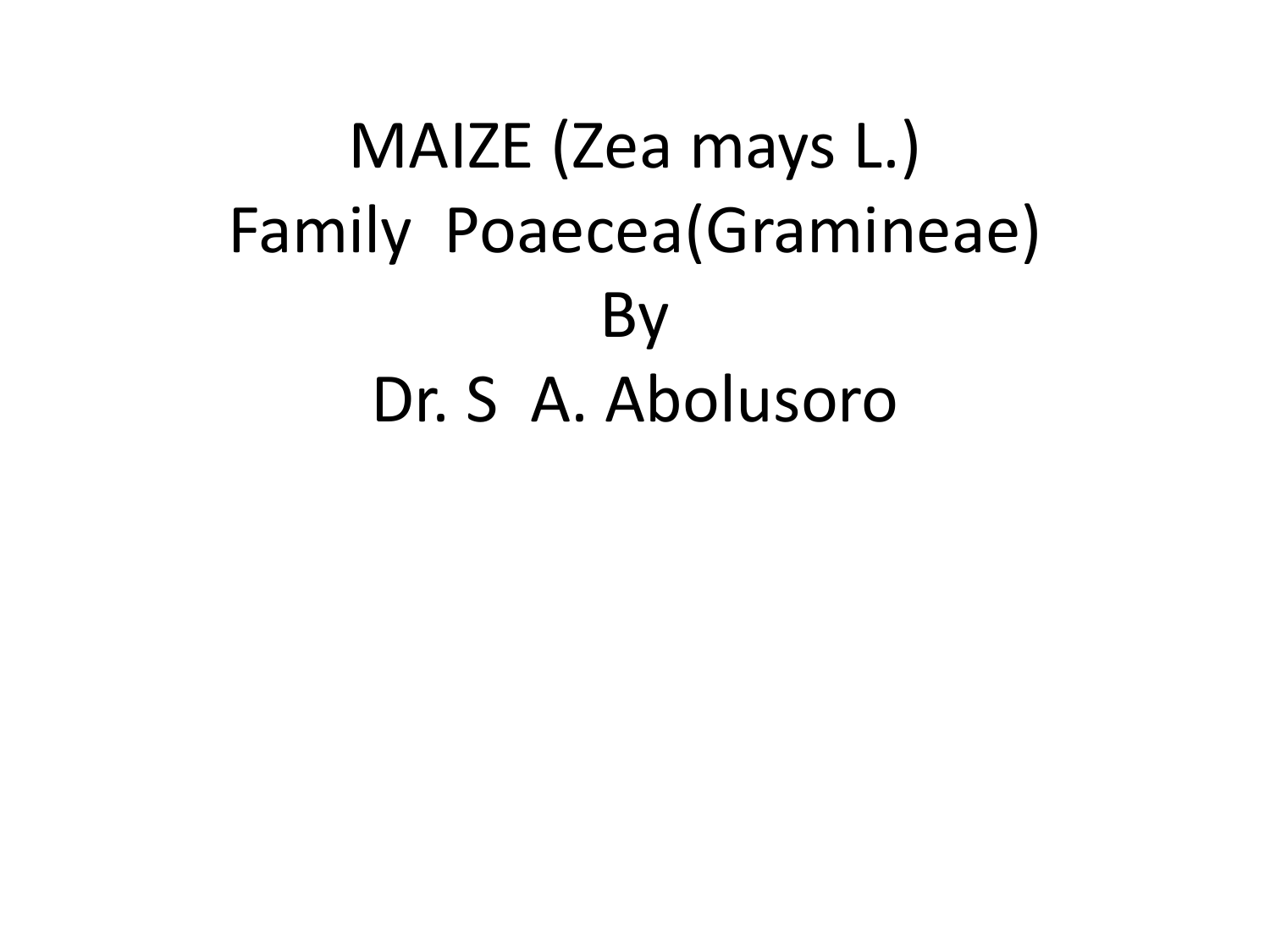# **Origin**

- Maize was domesticated in Southern Mexico around 4000BC.
- On arrival of European in America,maize had already spread from chile to Canada.
- Maize was first reported in west Africa in 1498 six years after Columbus discovered the west indies.
- Maize is grown in all countries in Africa from the coast through savannah regions to the semi- arid regions of west Africa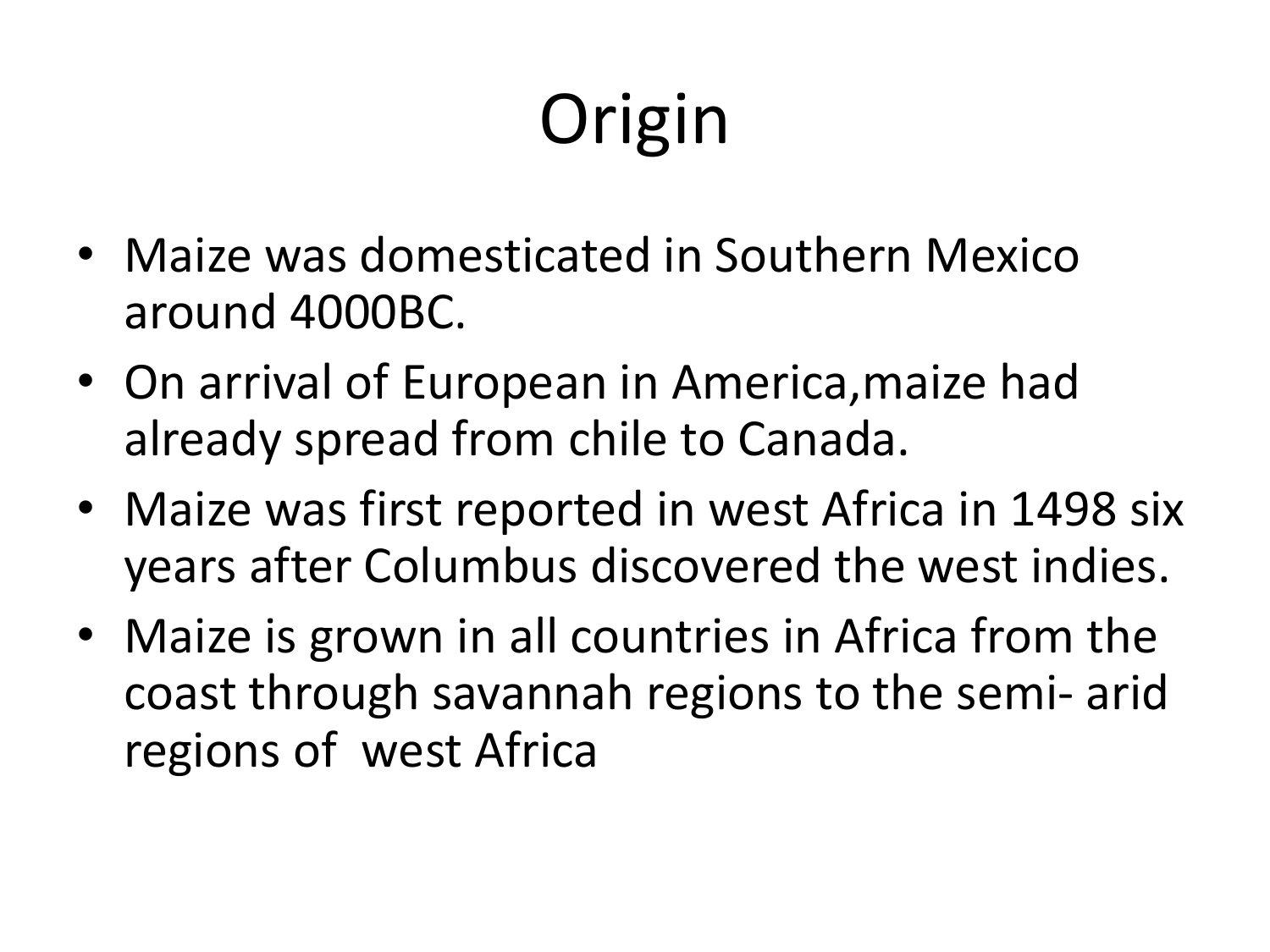### Cultivated varieties

- DMR-LSR-W
- DMR-ESR-W
- SUWAN 1-SR
- DMR-LSR-Y
- DMR ESR-Y
- OPEN POLLINATED VARIETIES
- TZL Comp4-DMR, TZL Comp3 x 4co
- AK 93DMR-LSR , AL 9322-DMR-SR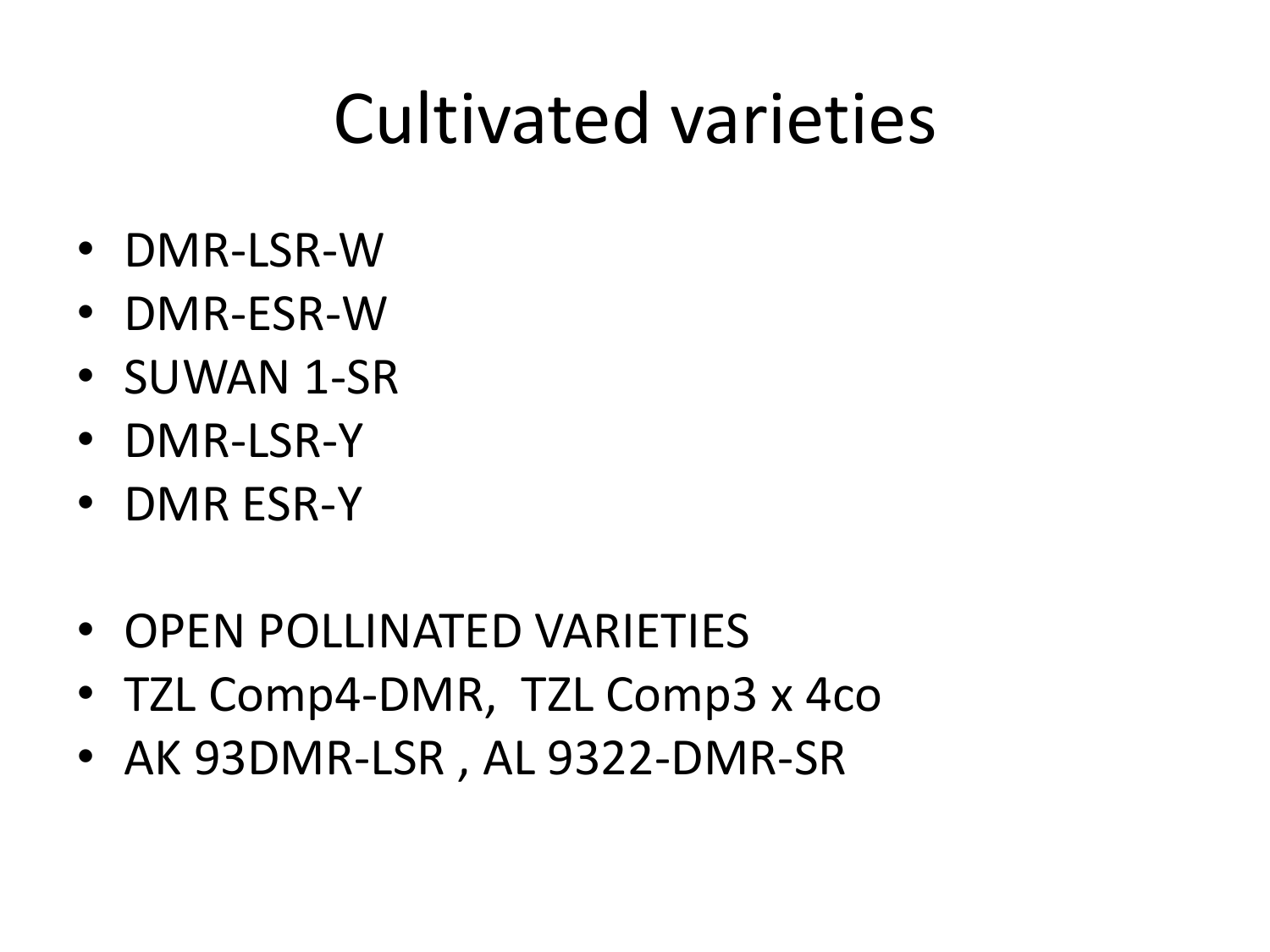#### cultivated var contd.

- GREEN VARIETIES
- ART-98-STWI/OLOYIN :High carotene content, 14% crude Protein and medium maturity, 88- 89 days.
- ART 98 SWIOB.
- ART 98 SW 20B etc.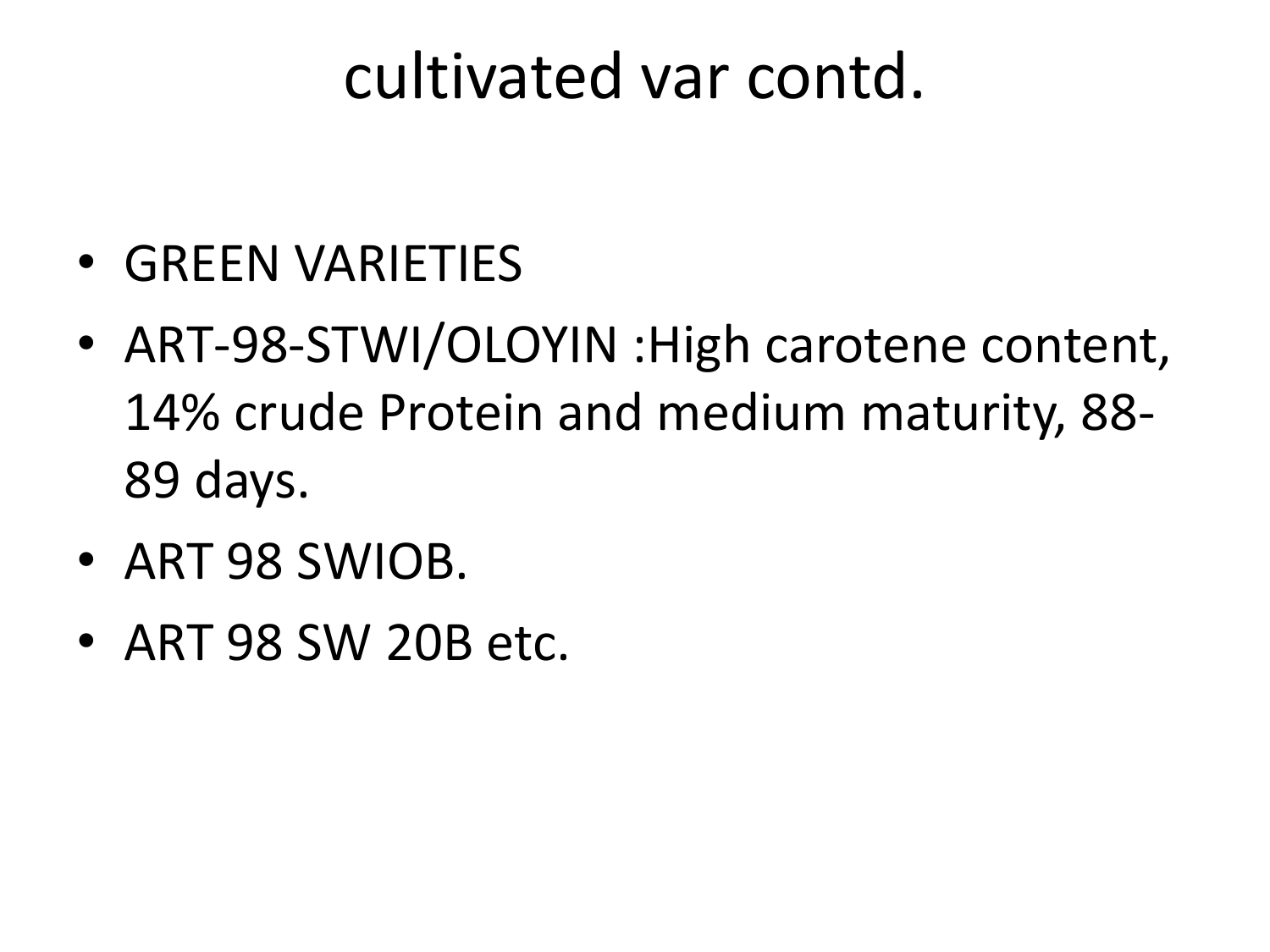# Morphological description.

- Robust annual grass several meters tall.
- Roots system comprises of adventitious roots developing from lower nodes.
- Single root penetrates up to a dept of 2m.
- Stem (culm) is usually single and simple solid'
- Leaves alternate, simple leaf-shealth overlapping auricled at the top.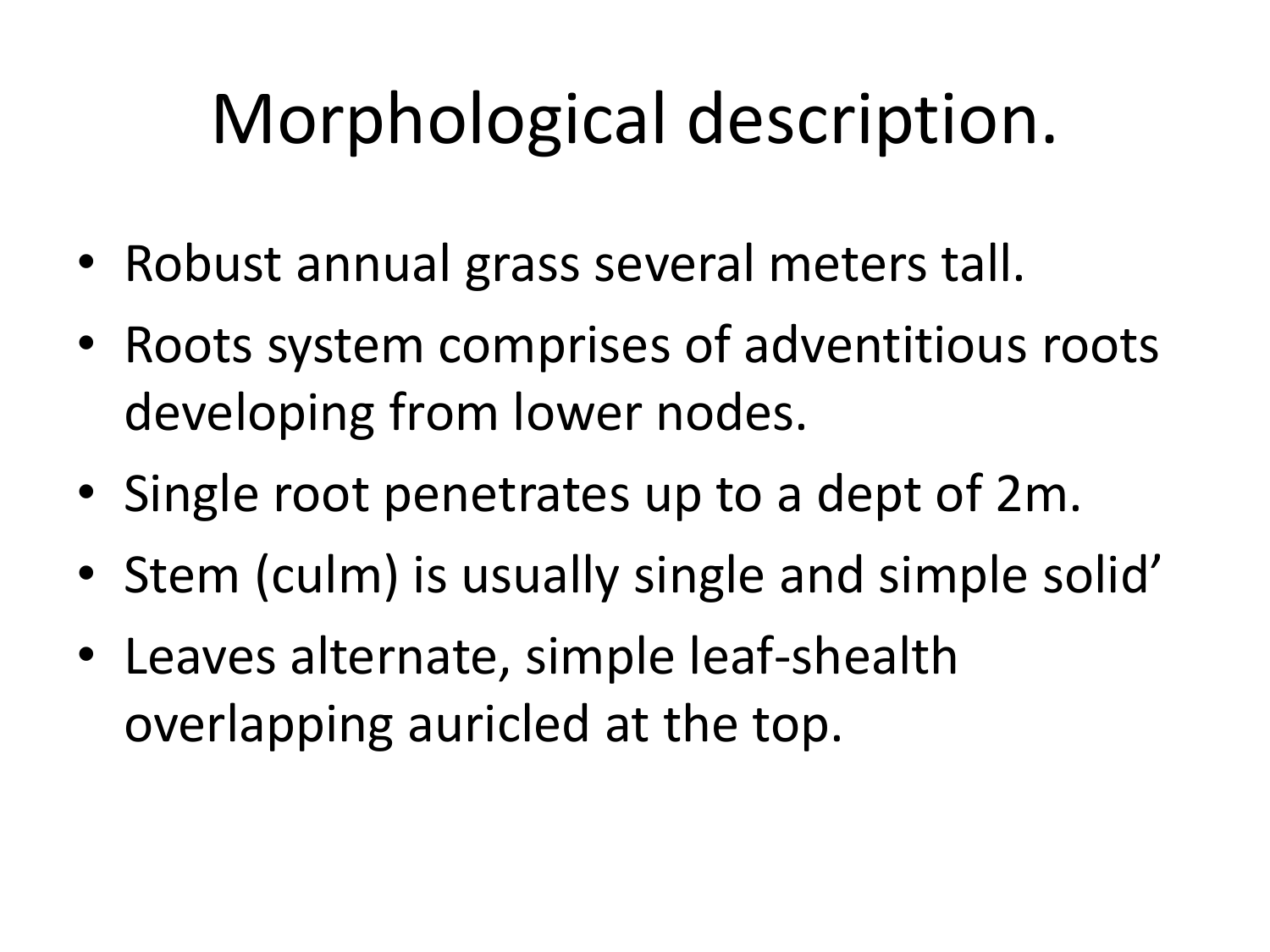# Morphology contd.

- Male and female inflorescences separate on the same plant'
- Male inflorescence(tassel) a terminal panicle up to 40 cm long.
- Female inflorescence a modified spike ussally1-3 per plant in leaf axis and about half way up to the stem.
- Fruit a caryopsis(grain) has a wedge shape with various colors viz white, yellow,red and purple to almost black. Up to 1000 together in an inflorescence(cob) enclosed by modified leaf up to 45x8cm.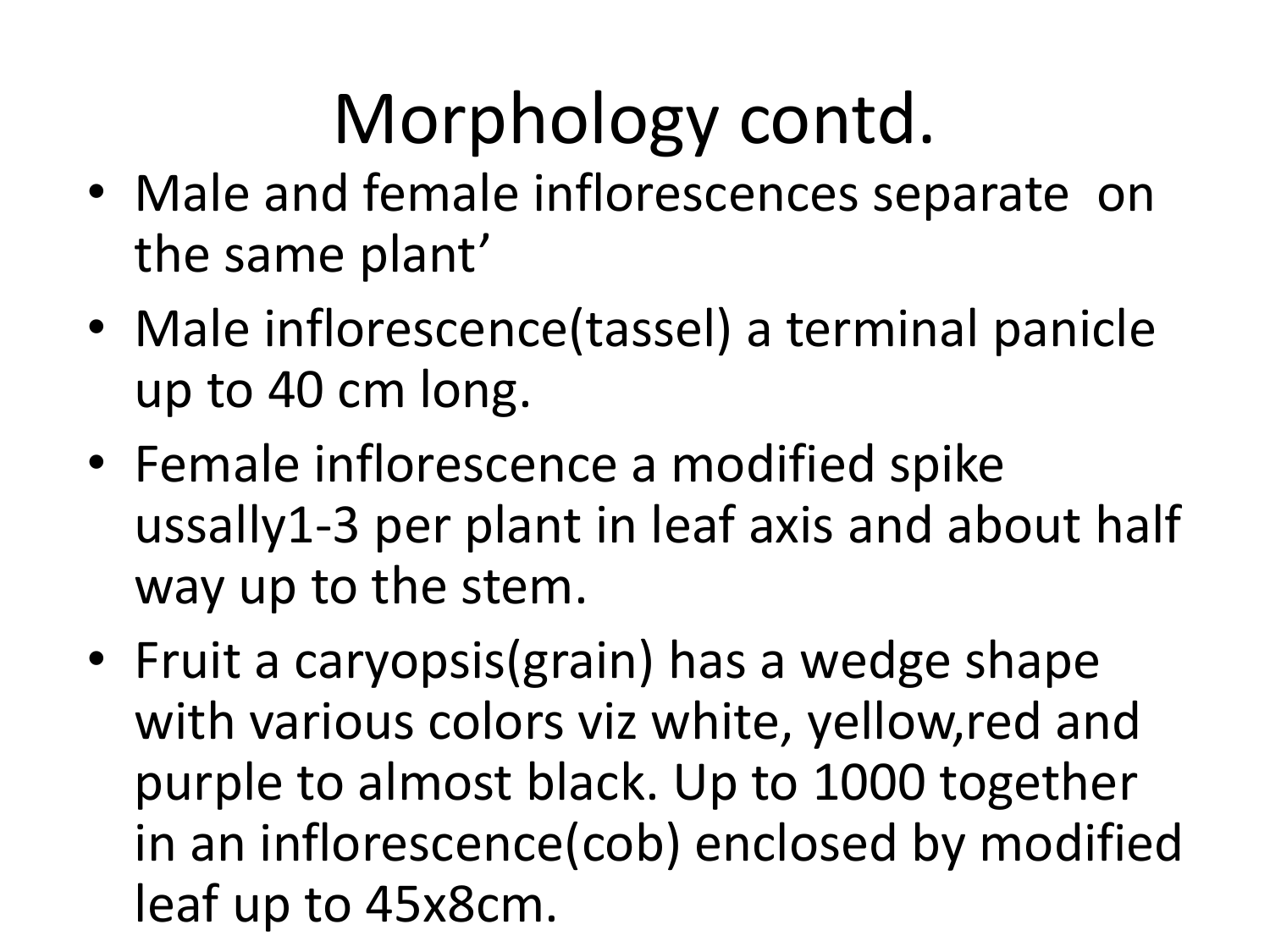# Ecology

- Maize is adapted to a wide range of environment but essentially a crop of warm regions where moisture is adequate.
- The bulk of the crop is grown in tropical and subtropical regions.
- The crop requires an average daily temperature of at least 20<sup>o</sup>C for adequate growth and development.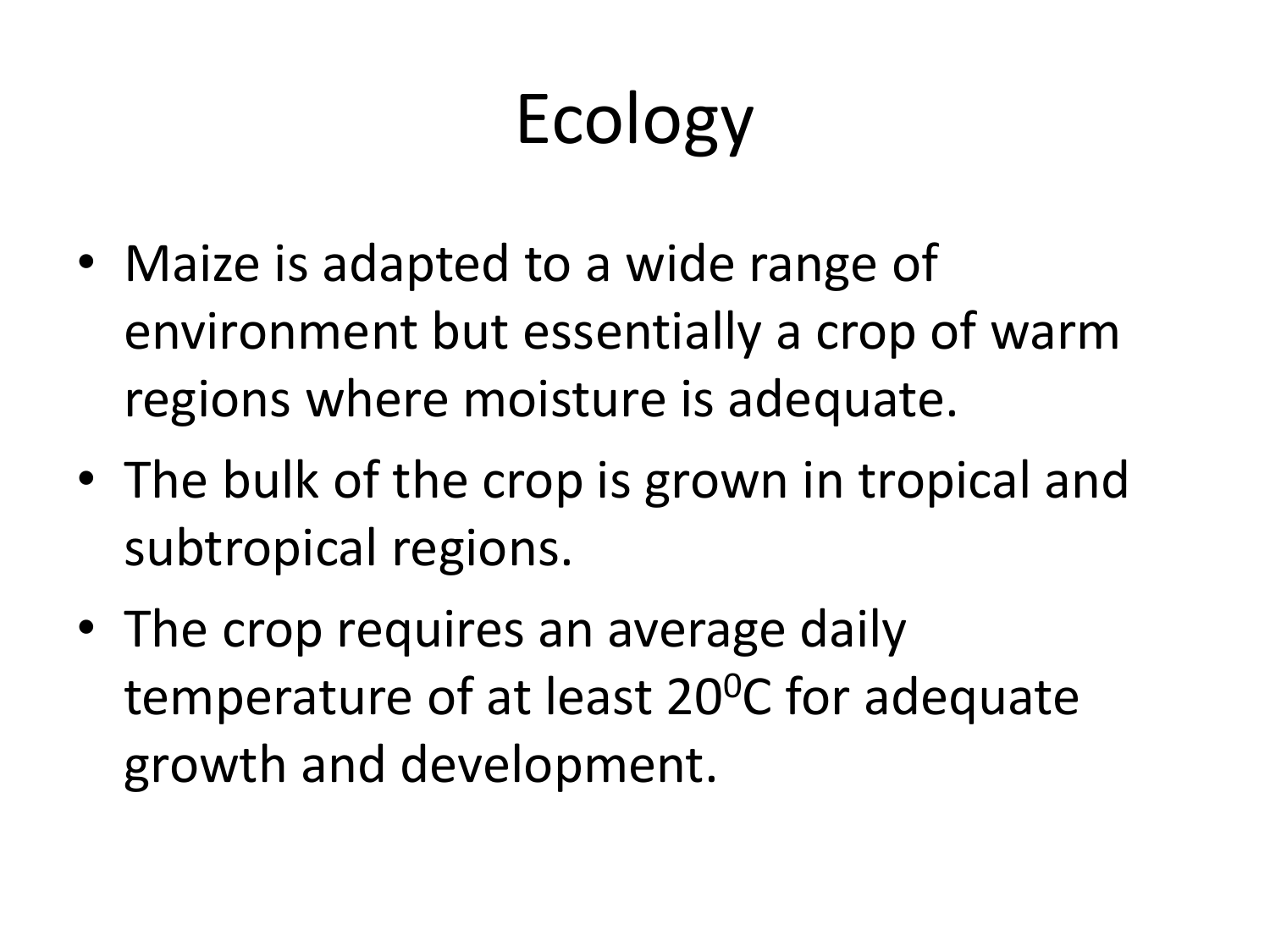# Contd

- The optimum temperature for growth and development is 25-30<sup>o</sup>C.
- Temperature above 30<sup>o</sup>C reduces yield and frost is not tolerated.
- Maize requires abundant sunlight for optimum yield.
- Maize is a short–day plant.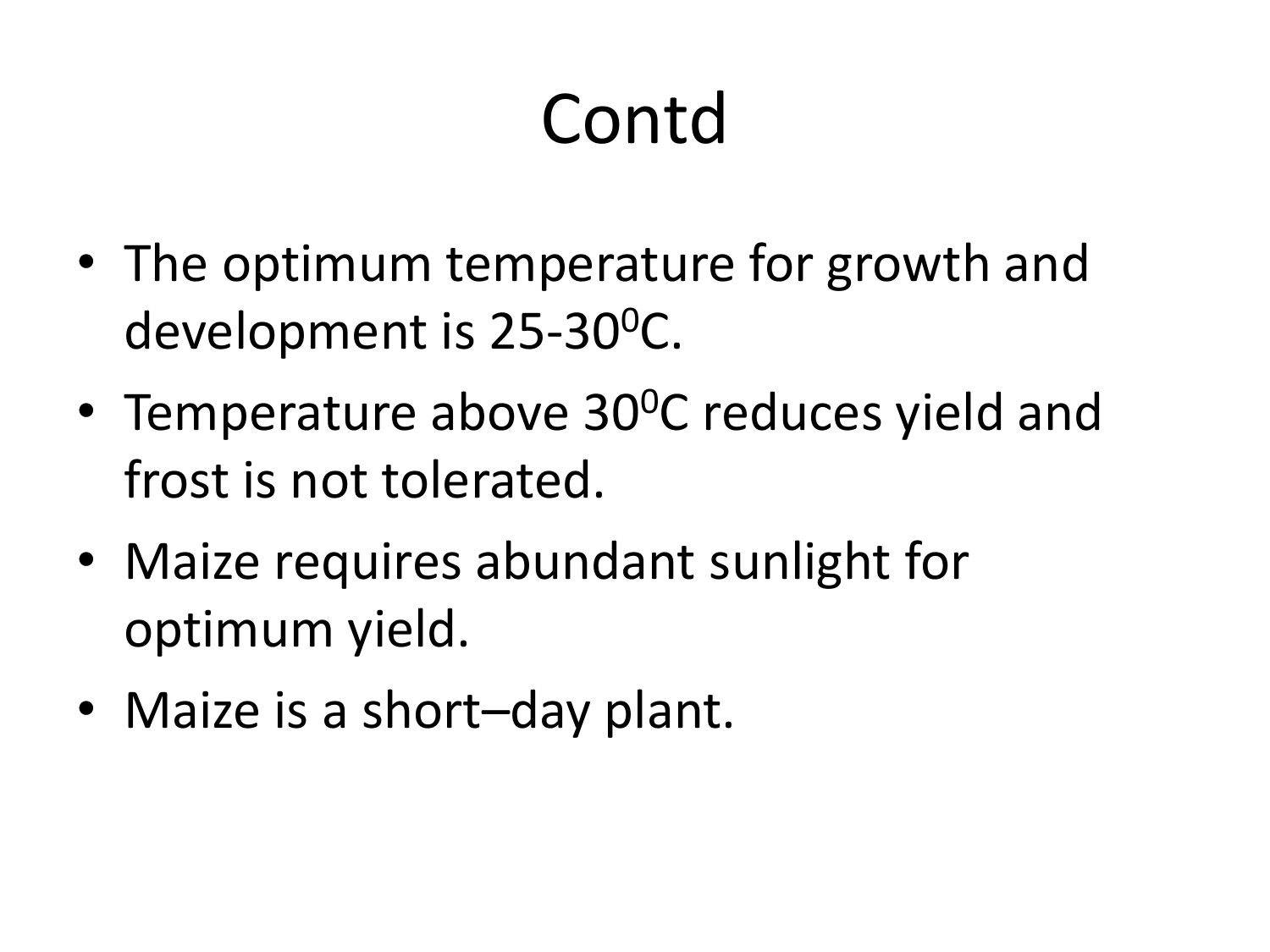- Rainfall
- Maize is less drought resistant than sorghum, pearl millet and finger millet.
- In tropics, it does best with 600-900mm well distributed rainfall during the growing season.
- It is especially sensitive to drought and high temperatures around the time of flowering.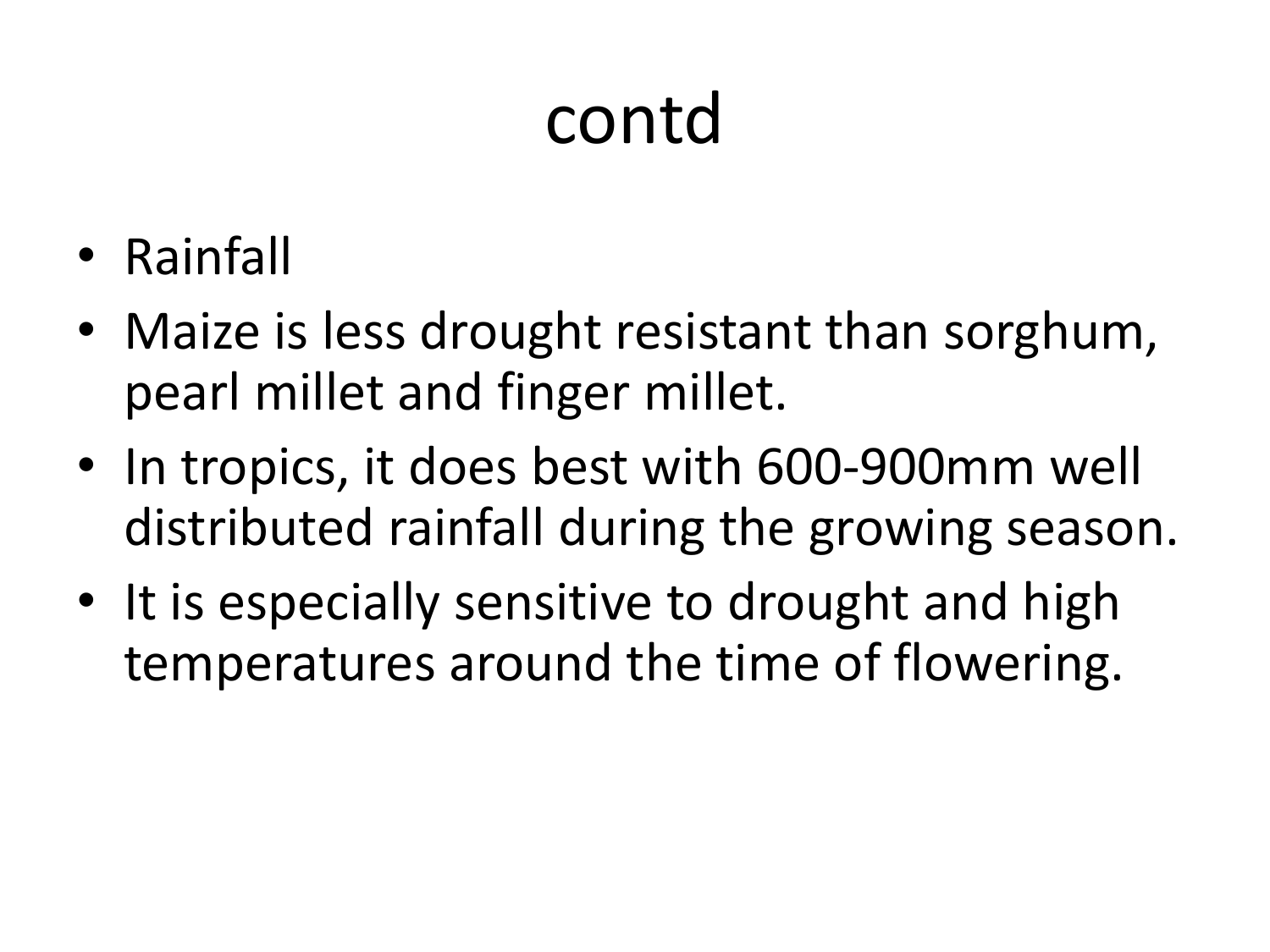# Soil requirements

- Maize perform well on well drained and well aerated soils containing adequate organic matter well supplied with nutrients.
- Maize can be grown on soil with PH5-8 but5.5 -7 is optimal.
- Maize does not tolerate water logging.
- Maize is sensitive to salinity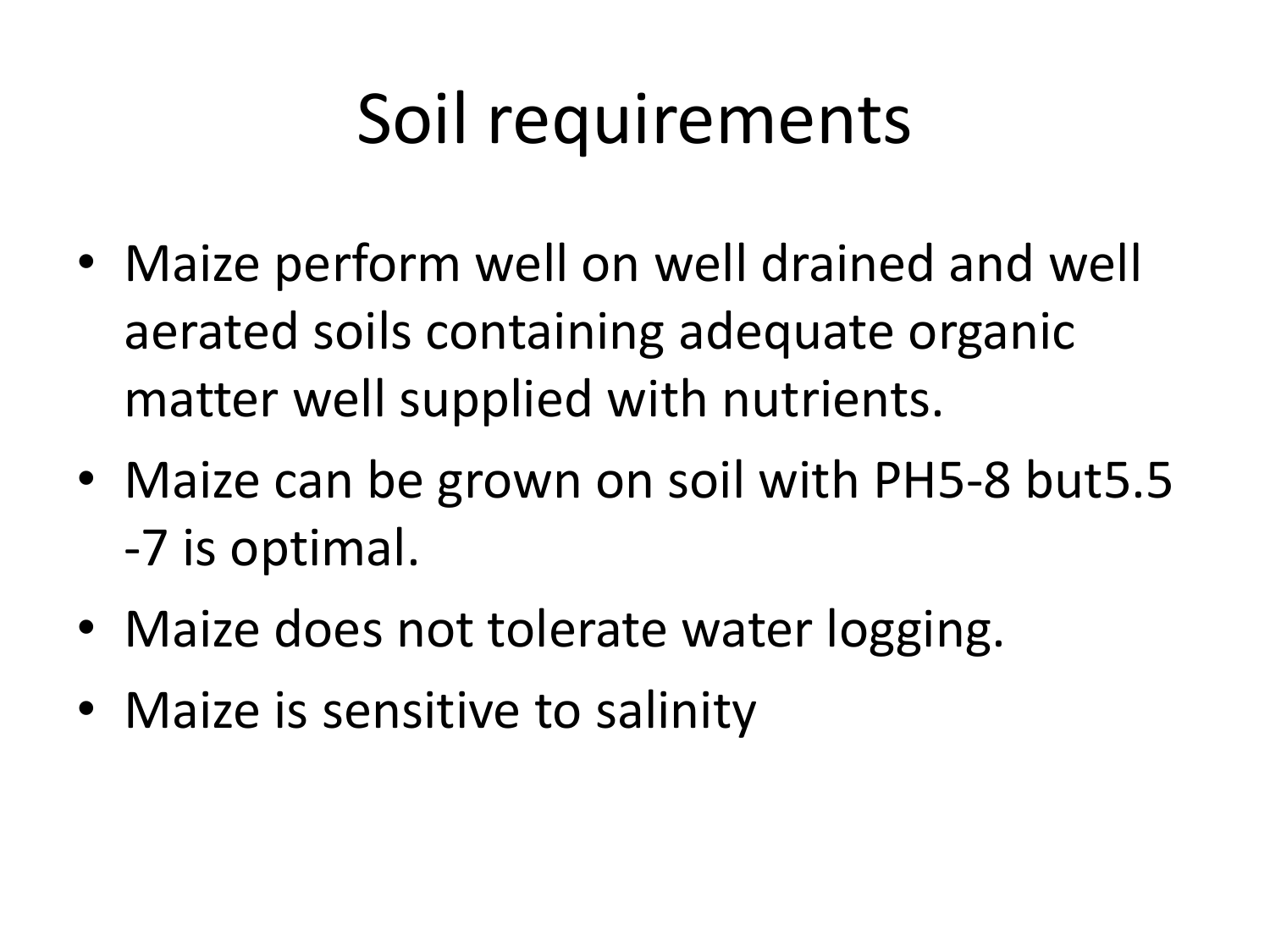# Propagation and planting

- Maize is propagated by seed mostly by direct growing.
- The 1000 grain weight is 150-300g.
- Sowing should be done early as soon as soil condition and temperature is favorable and rainfall is well established.
- Planting by hand requires 5-10 manday per hectare.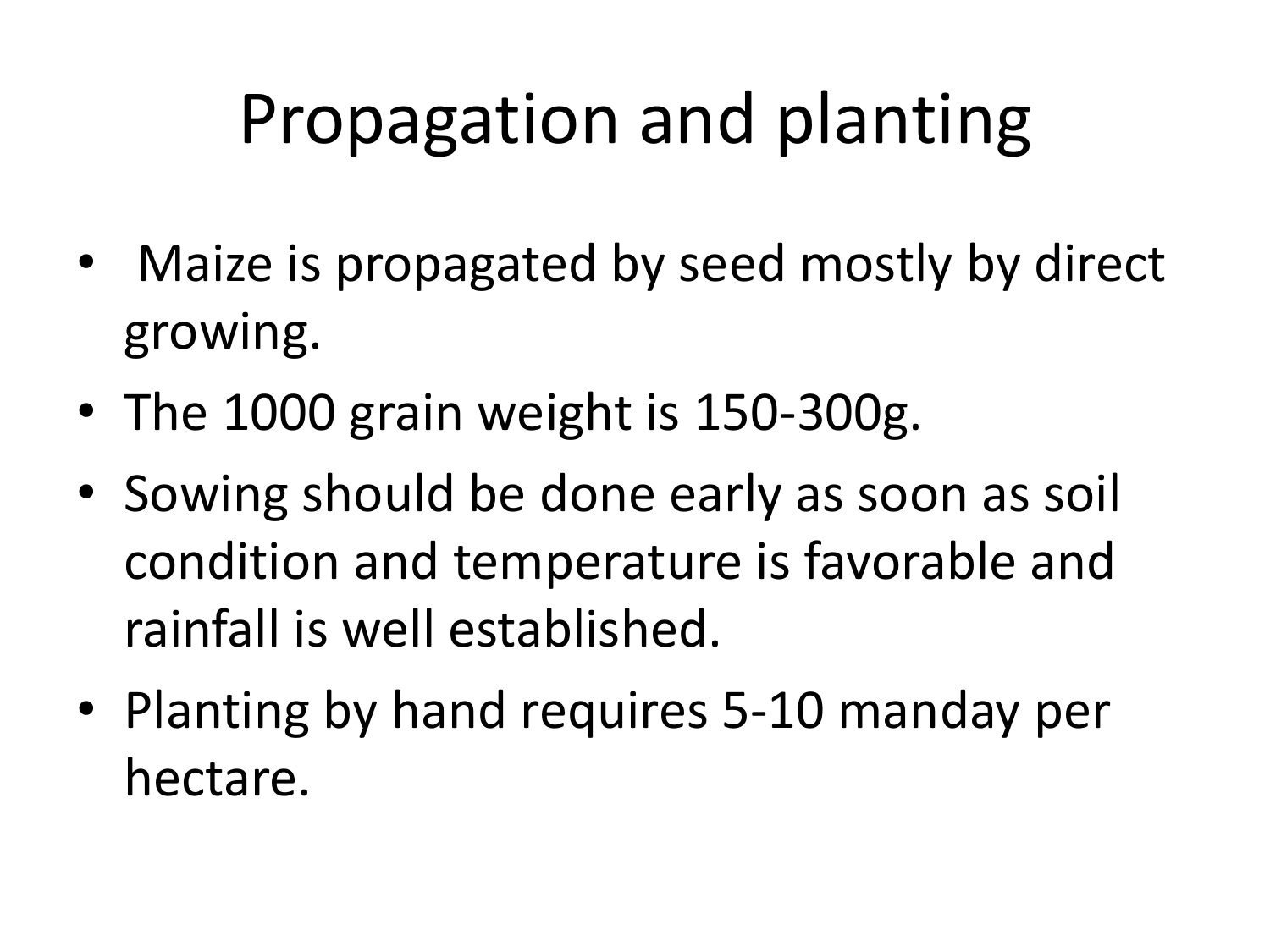- Seed is dropped in hole made with planting stick or hole.
- Planting may be done on hill or in rows on flatland or ridges.
- Ridging or heaping is usually done on heavy soil to improve drainage.
- The seed rate is 25kg /ha in sole cropping and 10-15kg/ha in intercropping.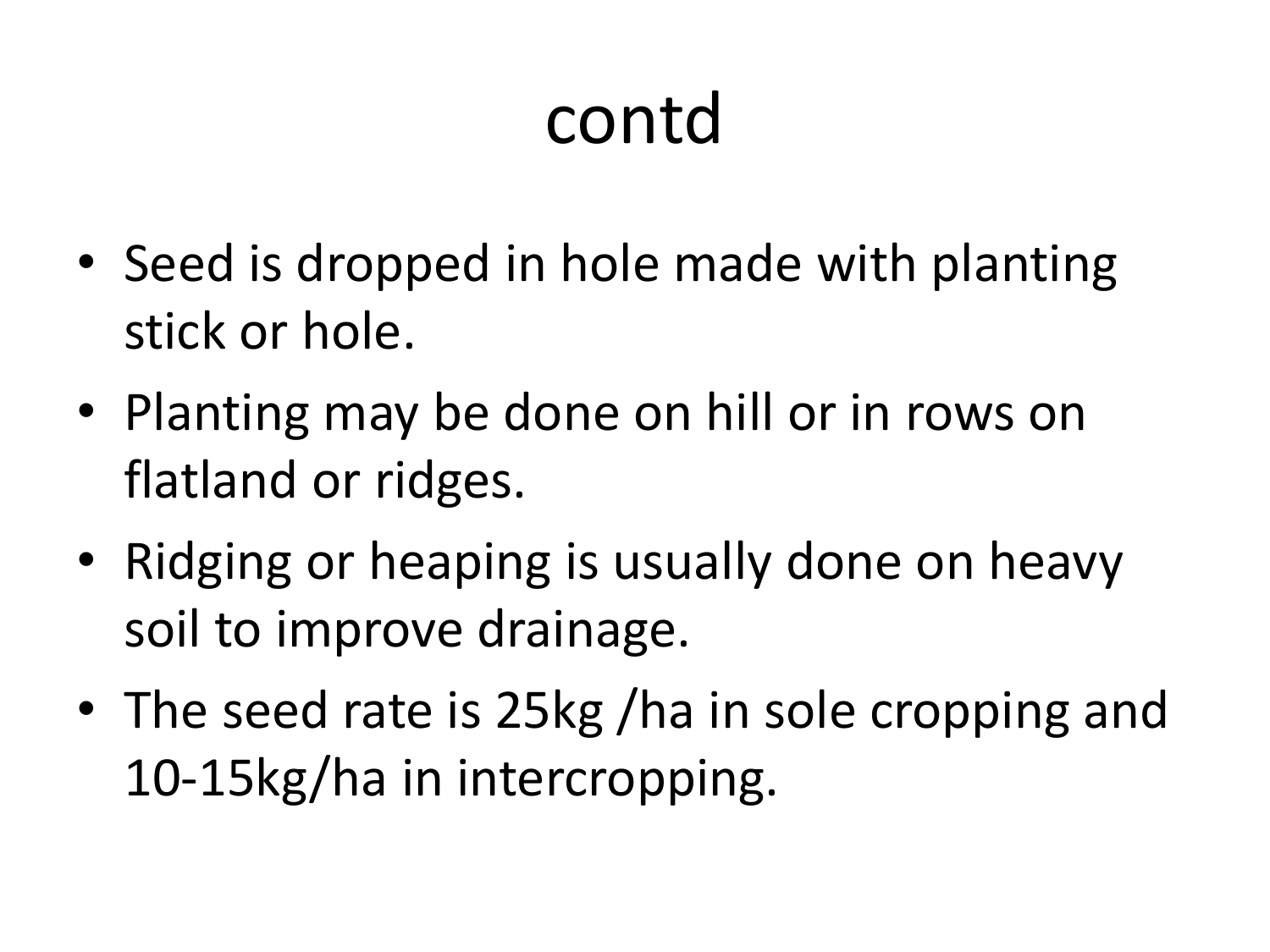- When maize is sown in rows the spacing is usually 75-90cm between rows and 25-50cm within rows with 1-3 seeds per hole.
- This results in plant density of 40,000-80,000 plants/ha.
- Wide spacing result to more weed growth and increase erosion.
- The sowing dept is commonly3-8cm depending on soil condition and temperature.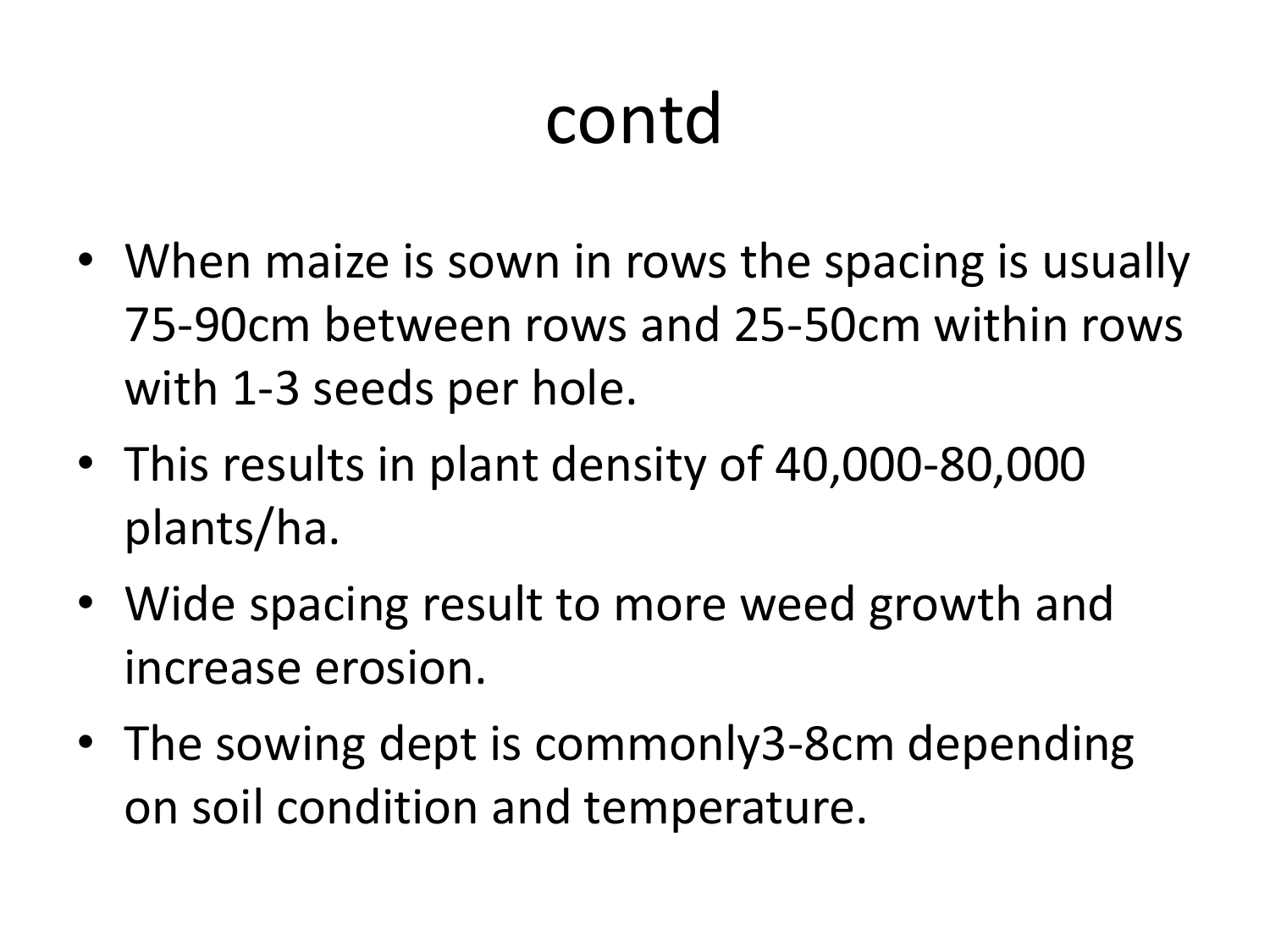- Maize can be grown as a sole crop or intercropping with other crops such as cowpea,pigeonpea,groundnut,yam,cassava sweet potato, pumpkin, melon or water melon.
- In southern Nigeria, two crops of maize are planted per year.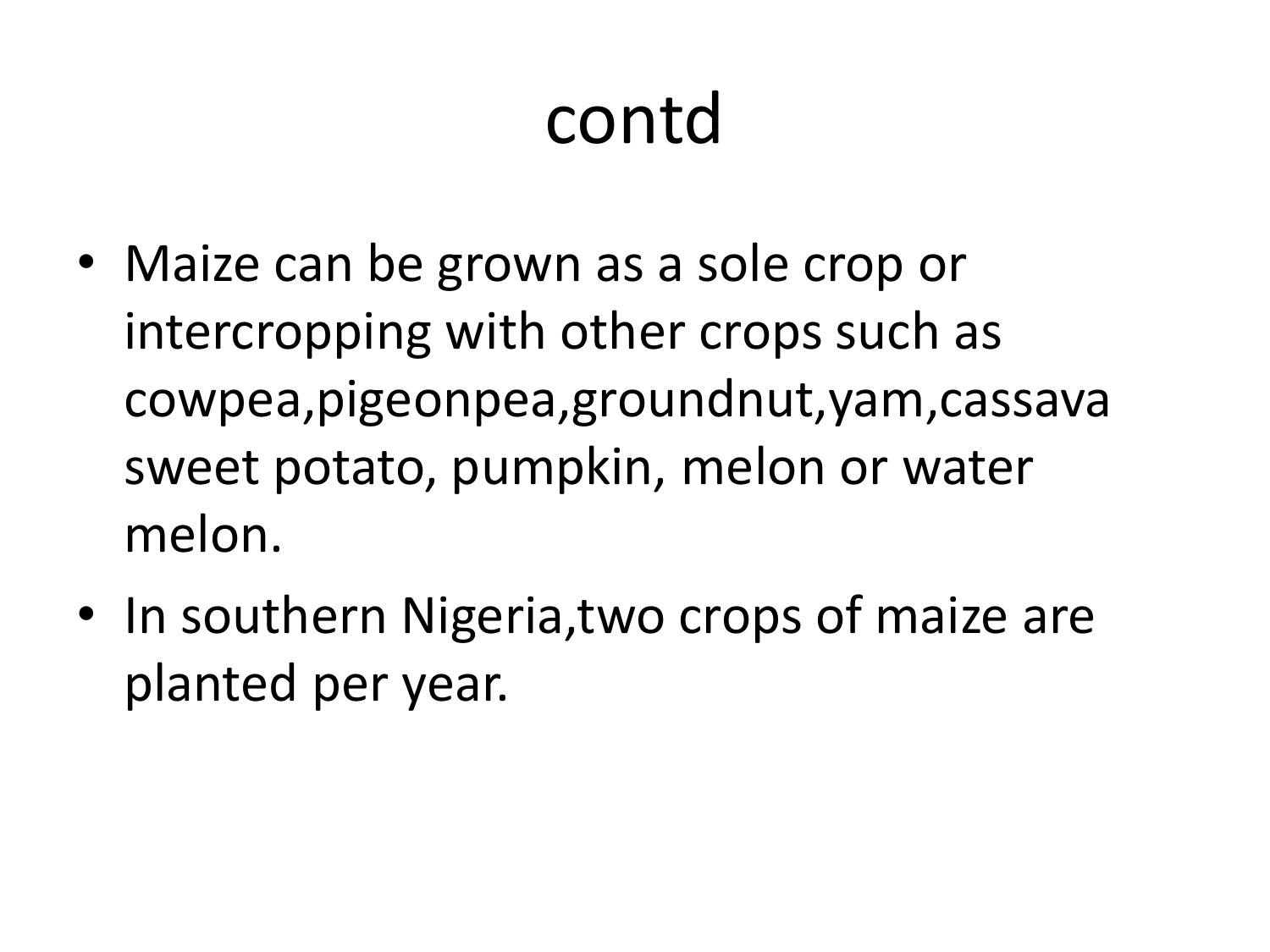#### Management

- Maize is very sensitive to weed competition during the first4-6 wks after emergence and weed control is very important.
- Weeding is mostly done by hand.
- Chemical weeding is gaining ground in tropical Africa because hand weeding is time consuming and expensive.
- Maize production in Africa is usually rain fed. Occassionally,it is grown in bunds under irrigation scheme.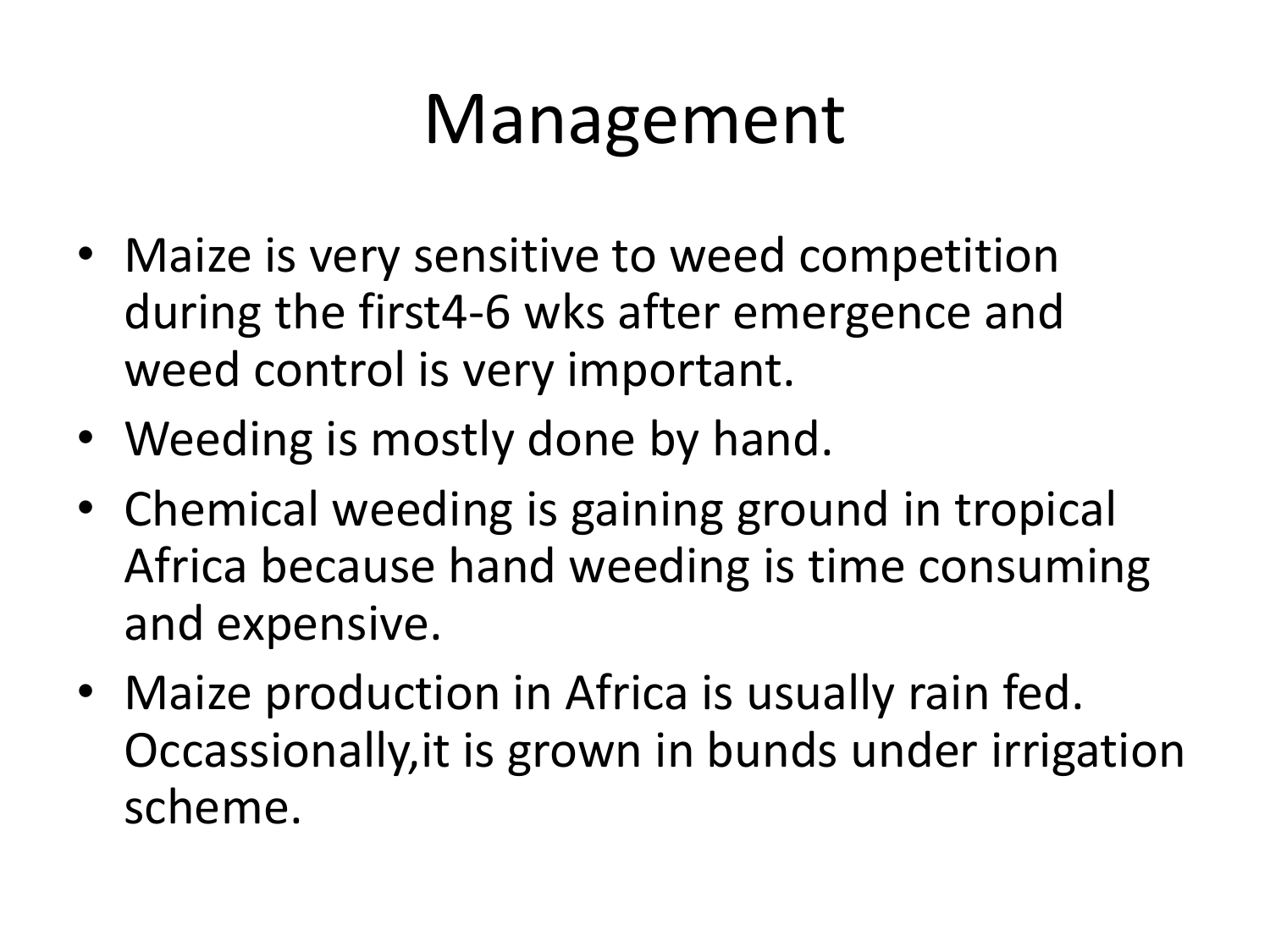# Fertilizer application.

- Maize usually respond well to fertilizer.
- A maize yielding 2t grain per hectare removes 60kgN/ha,10kgP and 70kg/ha k from the soil.
- Maize have a high demand for nitrogen which is often the limiting nutrient.
- High nitrogen levels should be applied in 2 doses; the first at 2-3wks after emergence and second by 2wks before flowering.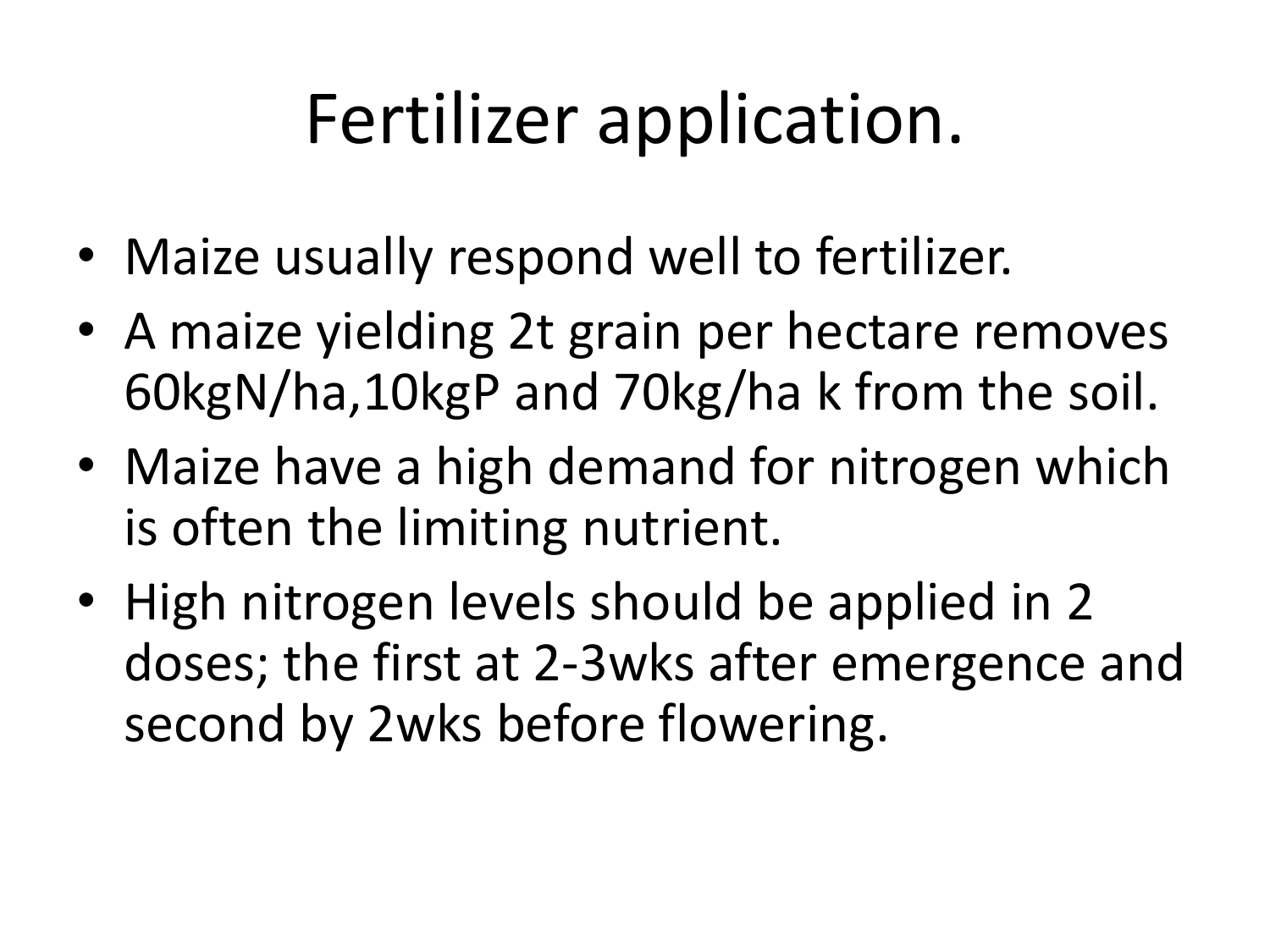- Maize is grown in rotation with groundnut, common bean,cowpea,cotton and tobacco'
- Rotation with soya bean is gaining popularity in northern Nigeria; it increases yield by providing nitrogen.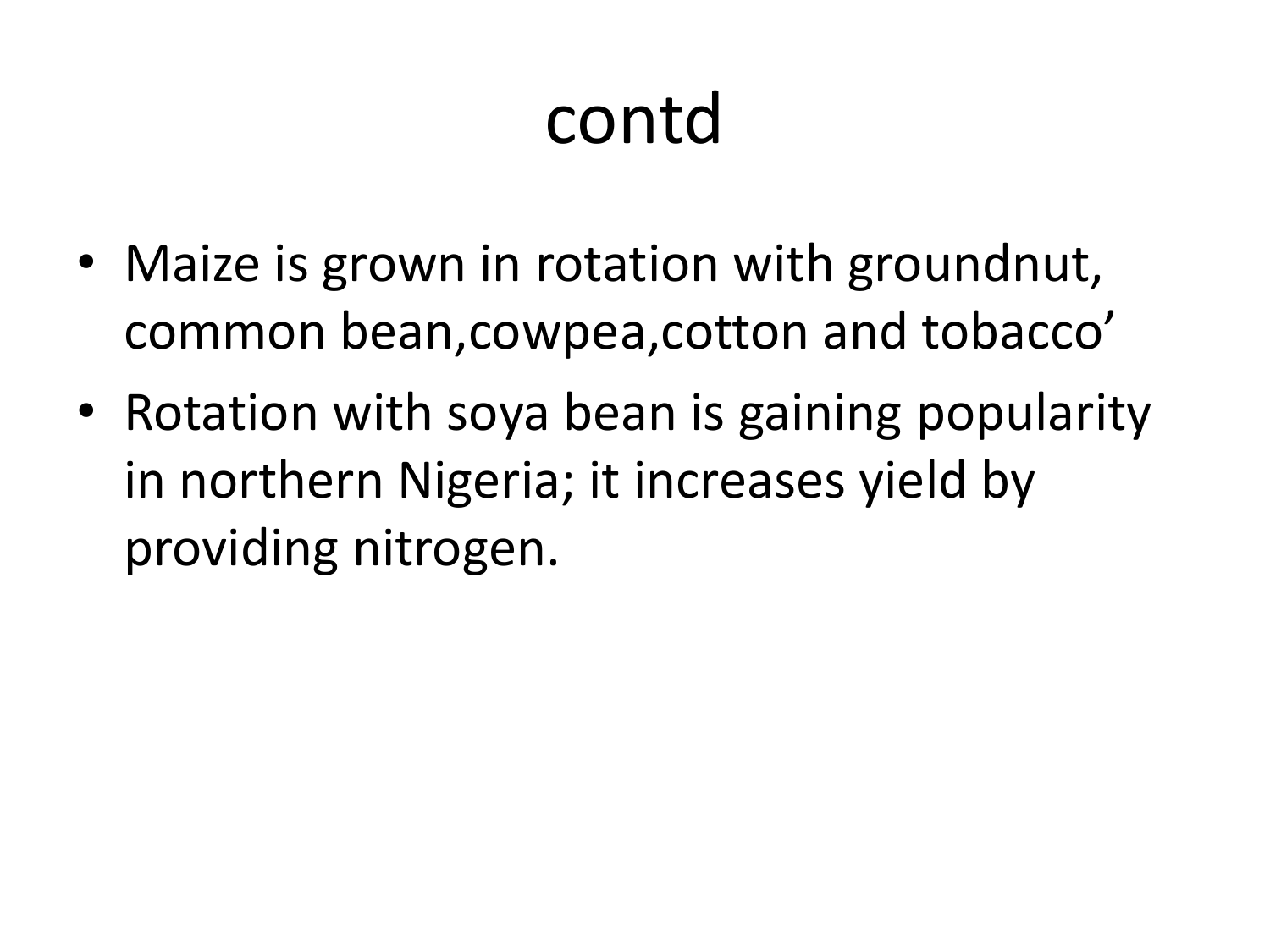#### Diseases

Important fungi diseases of maize in tropical Africa are;

- Rots affecting female inflorescence(Fusarium spp)
- Stalk rot complex(F. Monilifomes)
- Downyl mildew(perenoscleospora sorghi)
- Smut (Ustilago maydis)
- Rust (Puccinia sorghi and puccinia polysora)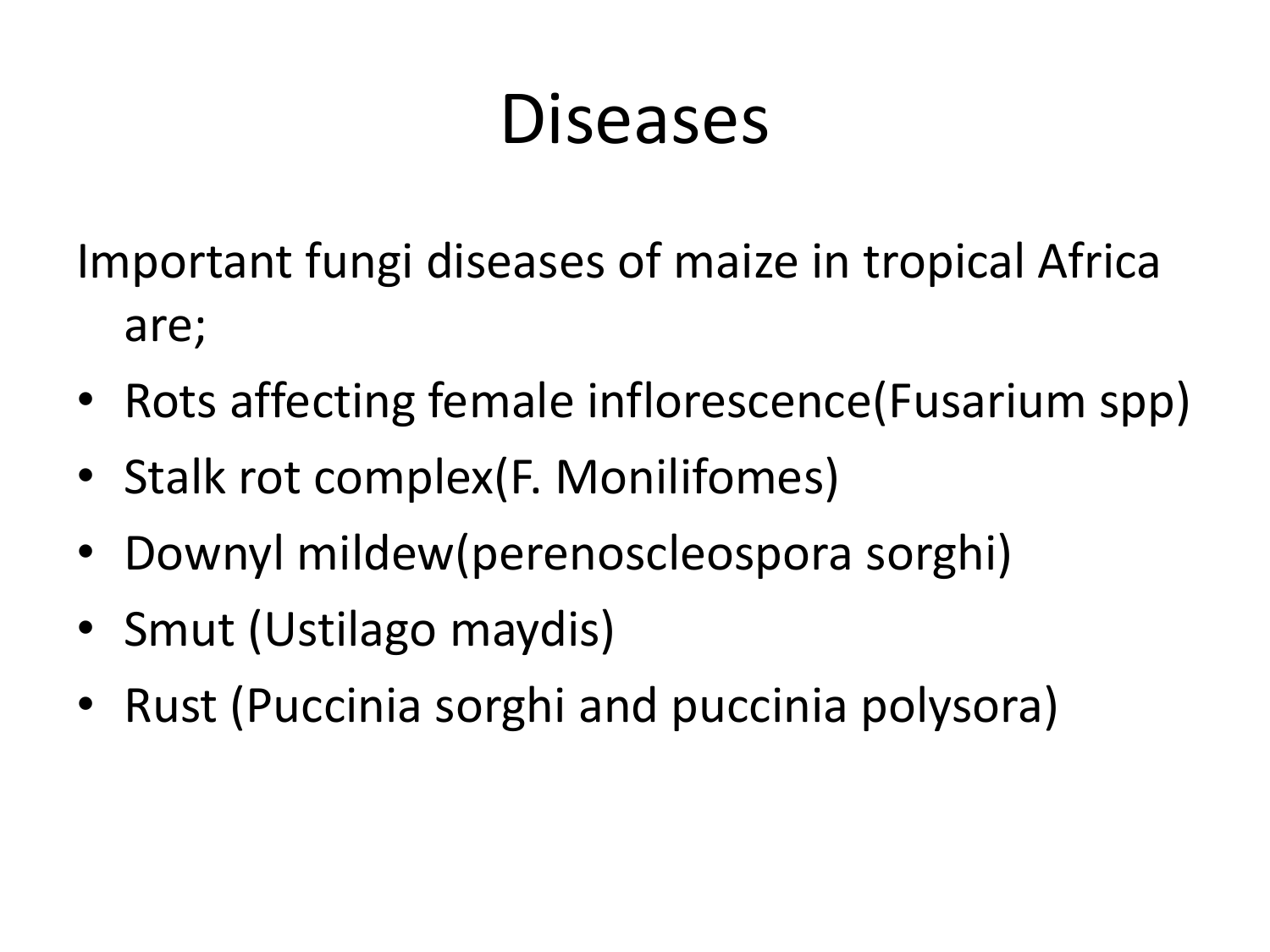### Virus Diseases

- Maize streak virus(msv) restricted to Africa and can lead to 100%yield loss.transmitted
- By leaf hopper (Cicadulina spp.)
- Pest s
- Cutworms (Agrotis spp)
- Stem borer (Buseola fusca, sesemia calamitis)
- Cob borers(Mussidia nigrivenella)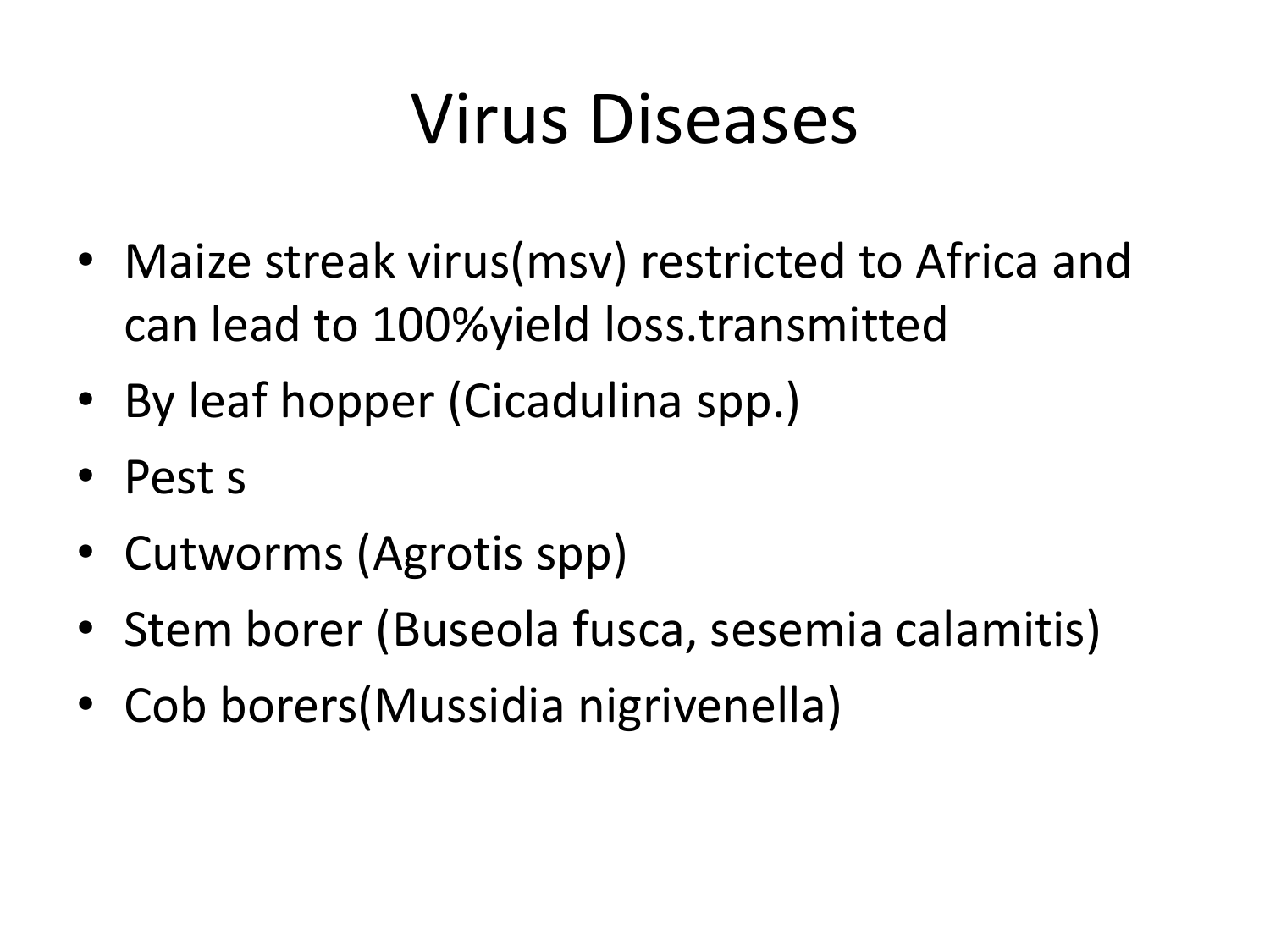#### Common storage

- Grain weevils (Sitophilus spp)
- Larger grain borer(Prostephanus truncatus)
- Parasitic witchweed (Striga spp)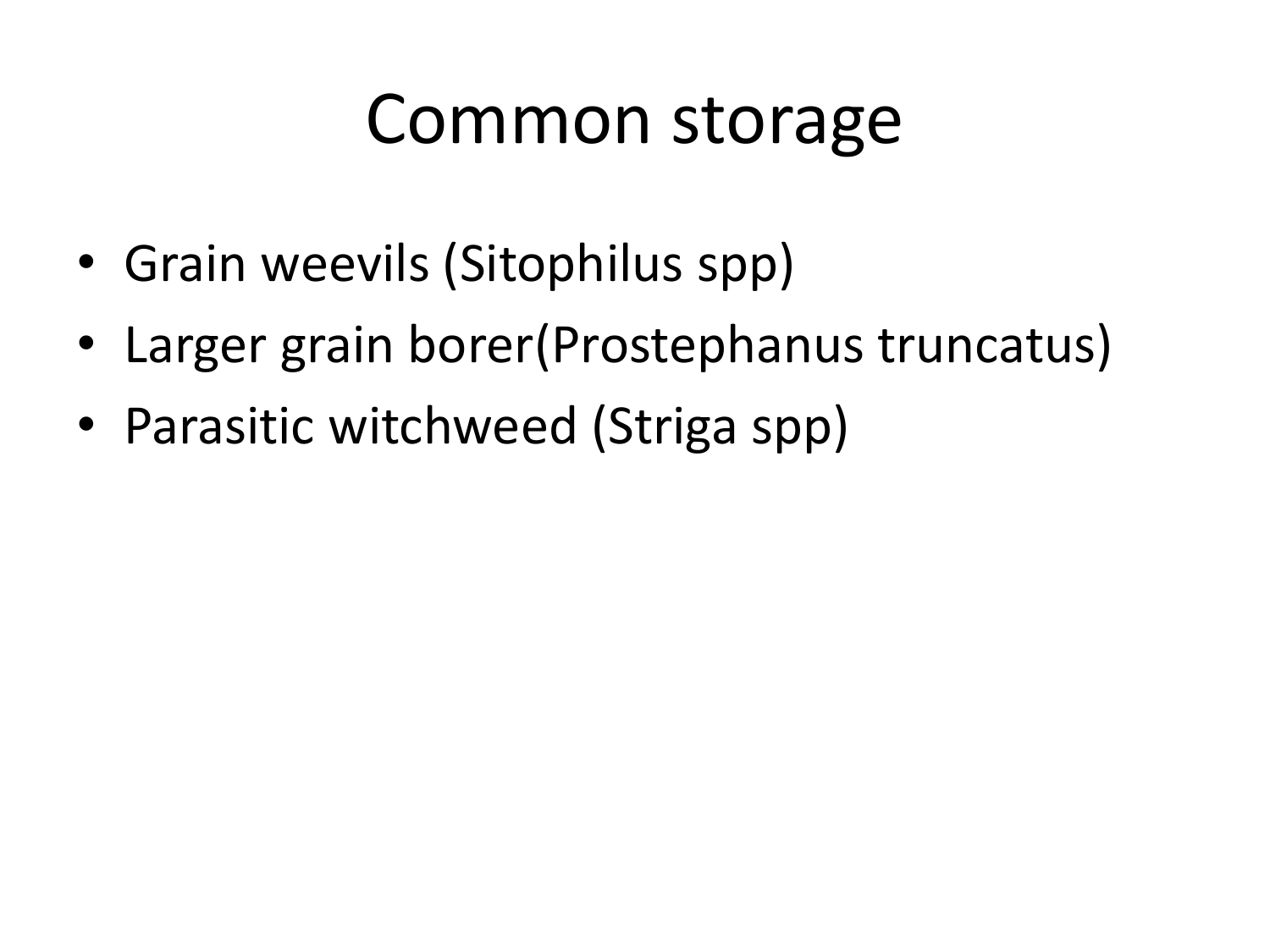# Yield

- Maize has the highest yield potency among the cereal crops.The current average world yield of maize is4.4t/ha
- Grain yield of over 20 tons are possible.
- Average grain yield in tropical Africa are about 1.25t/ha varying greatly from less than one ton from small holders to 6tons in commercial farms.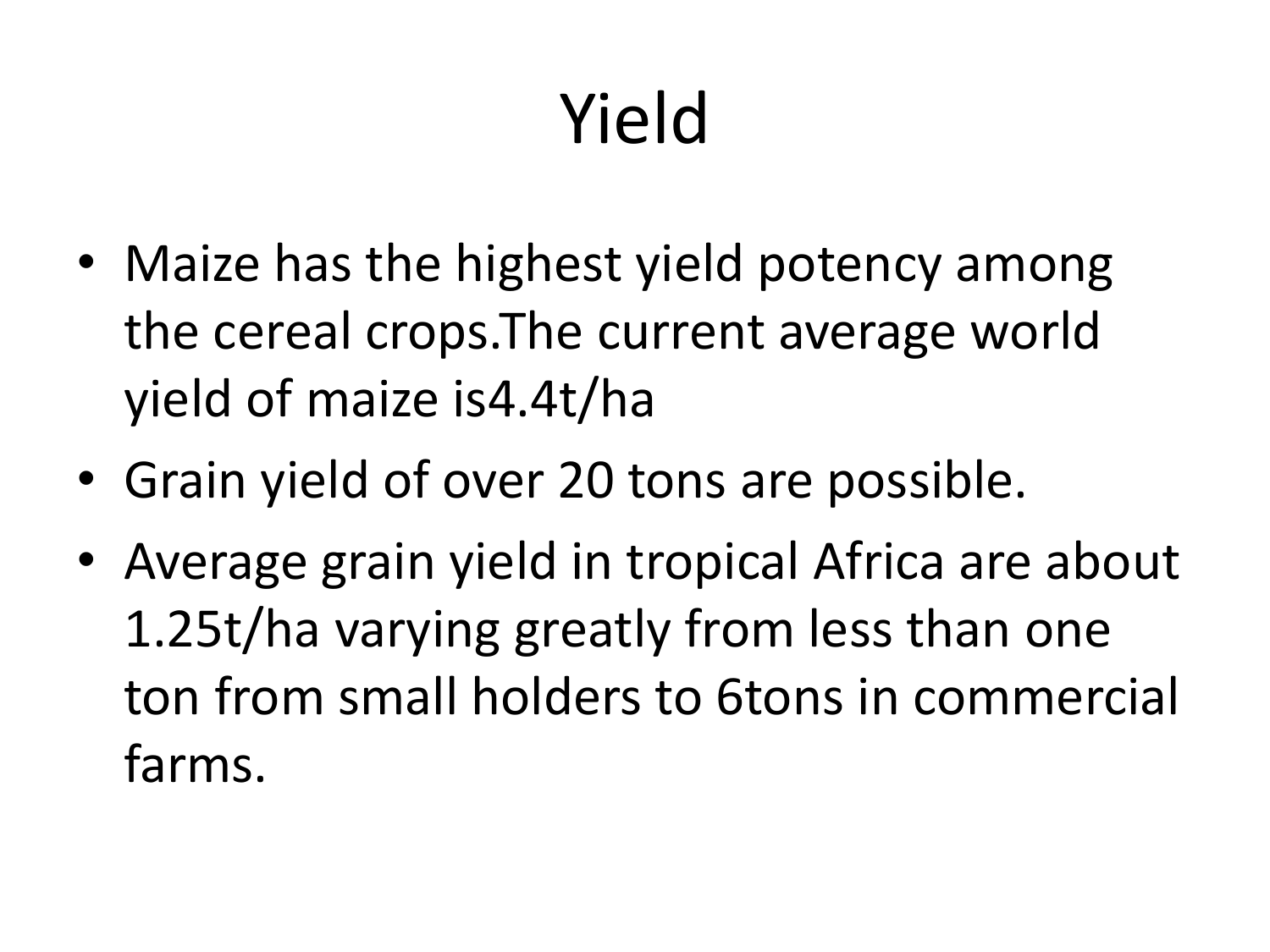# Handling

- The major post harvest problem of maize is reducing the moisture content of the grain to 12-15%,protection from insect and rodent as well as proper storage.
- A high grain moisture content combine with high ambient temperature can cause considerable damage making the product unsuitable for consumption by livestock and humans.